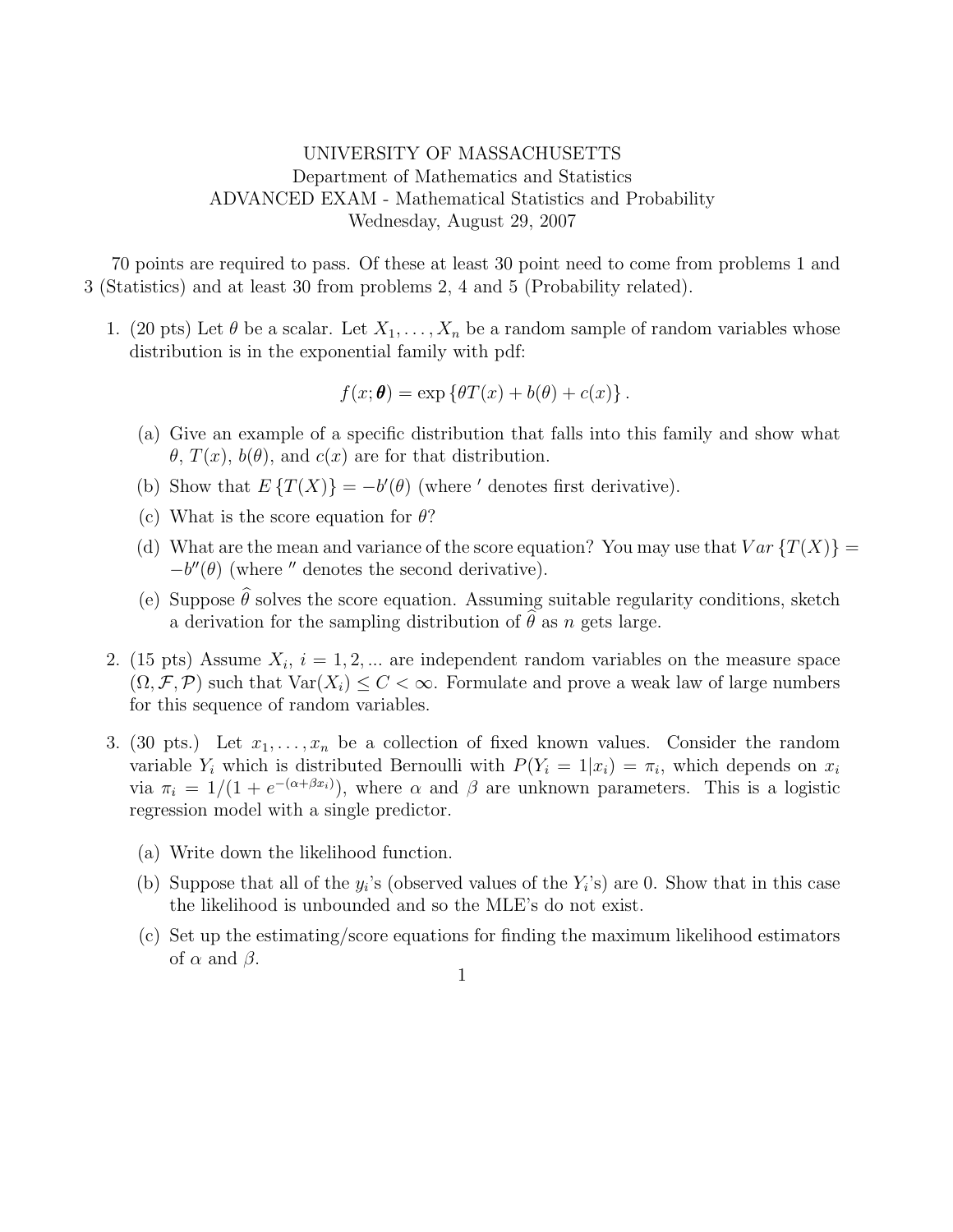- (d) Find the information matrix  $I(\theta)$  where  $\theta' = (\alpha, \beta)$  and show that it is the same  $-H(Y,\theta)$ , where  $H(Y,\theta)$  is the Hessian matrix resulting from differentiating the score equations.
- (e) Let  $\rho = x$  such that  $P(Y = 1|x) = .5$ .
	- i. Express  $\rho$  as a function of  $\alpha$  and  $\beta$  and give the MLE  $\rho$ , call it  $\hat{\rho}$ .
	- ii. Determine the asymptotic variance of  $\hat{\rho}$ .
- (f) Consider the case now where  $\alpha = 0$  (reasonable when x is a dose and when  $x = 0$ the probability that Y is 1 equals 0) so there is a single parameter  $\beta$ . Suppose we now want to take a Bayesian approach to the problem using a prior density function  $g(\beta)$  for  $\beta$ . (If the distribution used for the prior generally has parameters we assume these have given values which is why the prior is written only as a function of  $\beta$ .)
	- i. Find the posterior distribution of  $\beta$ . This can be set up in an integral form but give as much detail as possible.
	- ii. Explain how you would use the posterior distribution to obtain the Bayes estimator of  $\beta$  and a 95% Bayesian confidence interval (also called a credible interval) for  $\beta$ . Is this interval unique?
- 4. (20 pts) (Somewhat related to the previous problem.) Suppose that  $(X, Y)$  are a pair of random variables with  $Y$  a Bernoulli random variable, having marginal probability  $P(Y=1) = \gamma$ .
	- (a) Suppose that the distribution of  $X|Y=y$  is normal with mean  $\mu_y$  and variance  $\sigma^2$  for  $y = 0$  or 1. Obtain the marginal density of X and then show that  $P(Y = 1|X = x)$ is of the form  $1/(1+e^{-(\alpha+\beta x_i)})$ . Show explicitly how  $\alpha$  and  $\beta$  relate to  $\mu_0$ ,  $\mu_1$  and  $\sigma^2$ .
	- (b) Now suppose that X is distributed normal with mean  $\mu_X$  and variance  $\sigma_X^2$  and that

$$
P(Y = 1|x) = \Phi(\alpha + \beta x) = \int_{z=-\infty}^{\alpha + \beta x} \phi(z) dz,
$$

where  $\phi(z)$  is the standard normal density and  $\Phi$  is the CDF of the standard normal. This called the probit model. Also assume there is another random variable W and  $W|X=x$  is distributed  $N(x, \sigma_{W|x}^2)$  and the the distribution of  $Y|X=x, W=w$  is the same as the distribution of  $Y|X=x$ .

i. The distribution of  $(W, X)$  is bivariate normal (you can accept this, no need to show anything)so the their joint distribution is given by their means, variances and covariance. Obtain  $\mu_W = E(W)$ ,  $\sigma_W^2 = V(W)$  and  $\sigma_{WX} = Cov(W, X)$ , in terms of  $\mu_X$ ,  $\sigma_X^2$  and  $\sigma_{W|X}^2$ , to complete specification of the distribution.